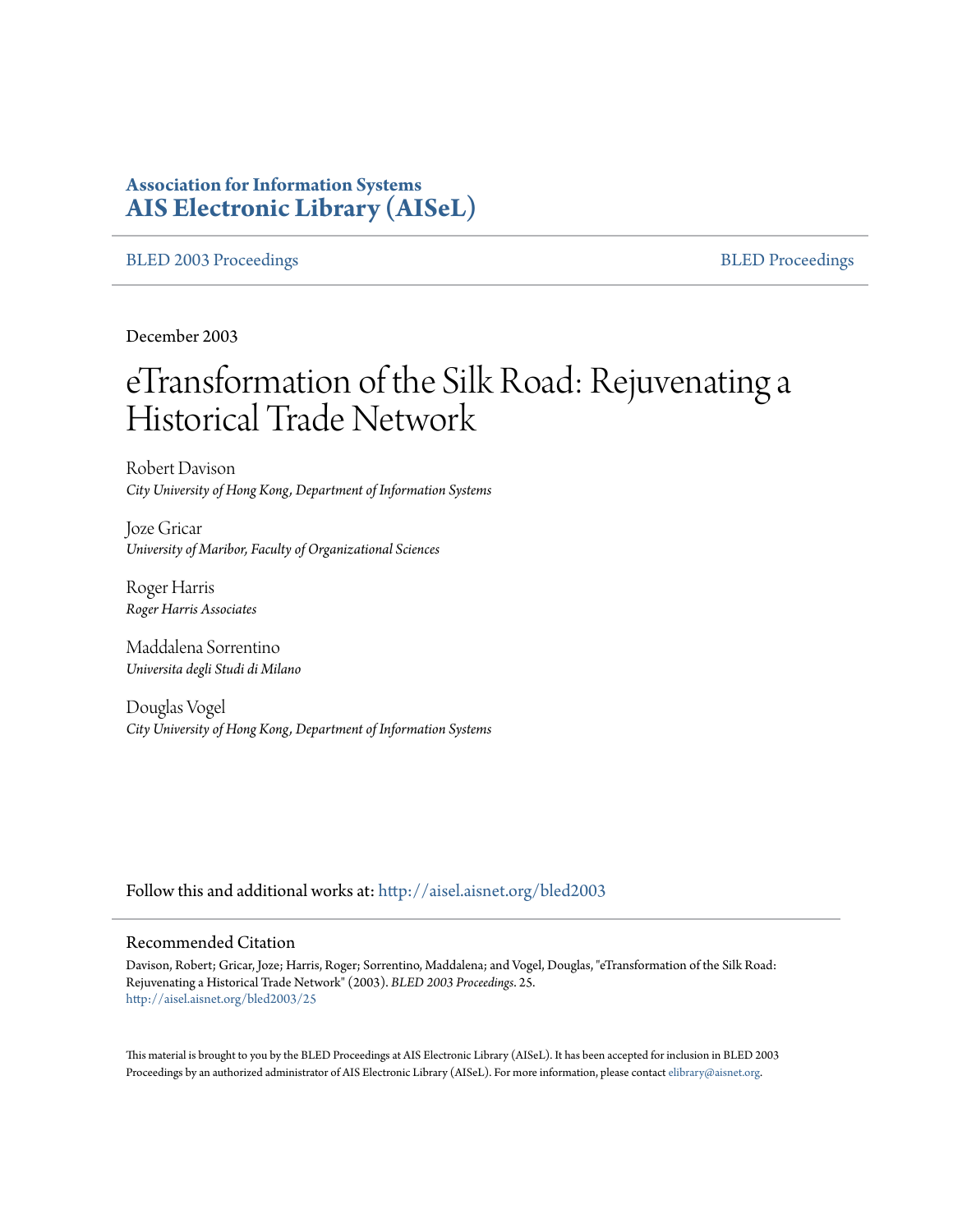# **16th Bled eCommerce Conference**

#### **eTransformation**

Bled, Slovenia, June 9 - 11, 2003

# **eTransformation of the Silk Road: Rejuvenating a Historical Trade Network**

### **Douglas R. Vogel, Robert Davison**

City University of Hong Kong, Department of Information Systems, Kowloon, Hong Kong isDoug@is.cityu.edu.hk, isRobert@is.cityu.edu.hk

### **Jože Gričar Joze Gricar**

University of Maribor, Faculty of Organizational Sciences, Slovenia Gricar@FOV.Uni-Mb.si

### **Roger Harris**

Roger Harris Associates, Star House, Kowloon, Hong Kong Harris38@netvigator.com

#### **Maddalena Sorrentino**

Università degli Studi di Milano, Dipartimento di Studi sociali e politici, Italy Maddalena.Sorrentino@unimi.it

## **Abstract**

*The Silk Road was a historical trade route that was most active in the 7<sup>th</sup>-9<sup>th</sup> centuries. The old Silk Road is little more than history now, but the cities and countries spread out across the old networks have not entirely disappeared. Contemplating a new Silk Road oriented around electronic commerce invokes a paradigm shift in terms of the societal framework for changes to be enacted. In this paper we seek to describe the current status and identify opportunities for the cities of the Silk Road to build on the successes of the*  past, thus creating e-commerce opportunities for the future. Through research in *progress, we aim to discover if the former glory and success of the historical Silk Road can be reborn in a new eSilk Road. We draw on data gathered from published academic and government sources as well as from academic, government and business leaders in key Silk Road cities in Western China and Central Asia. In addition, we contribute our own personal findings and reflections based on site visits to key localities and interviews with local residents. We explore how a socio-technical approach to e-commerce development might be undertaken so as to maximize sensitivity to local norms and*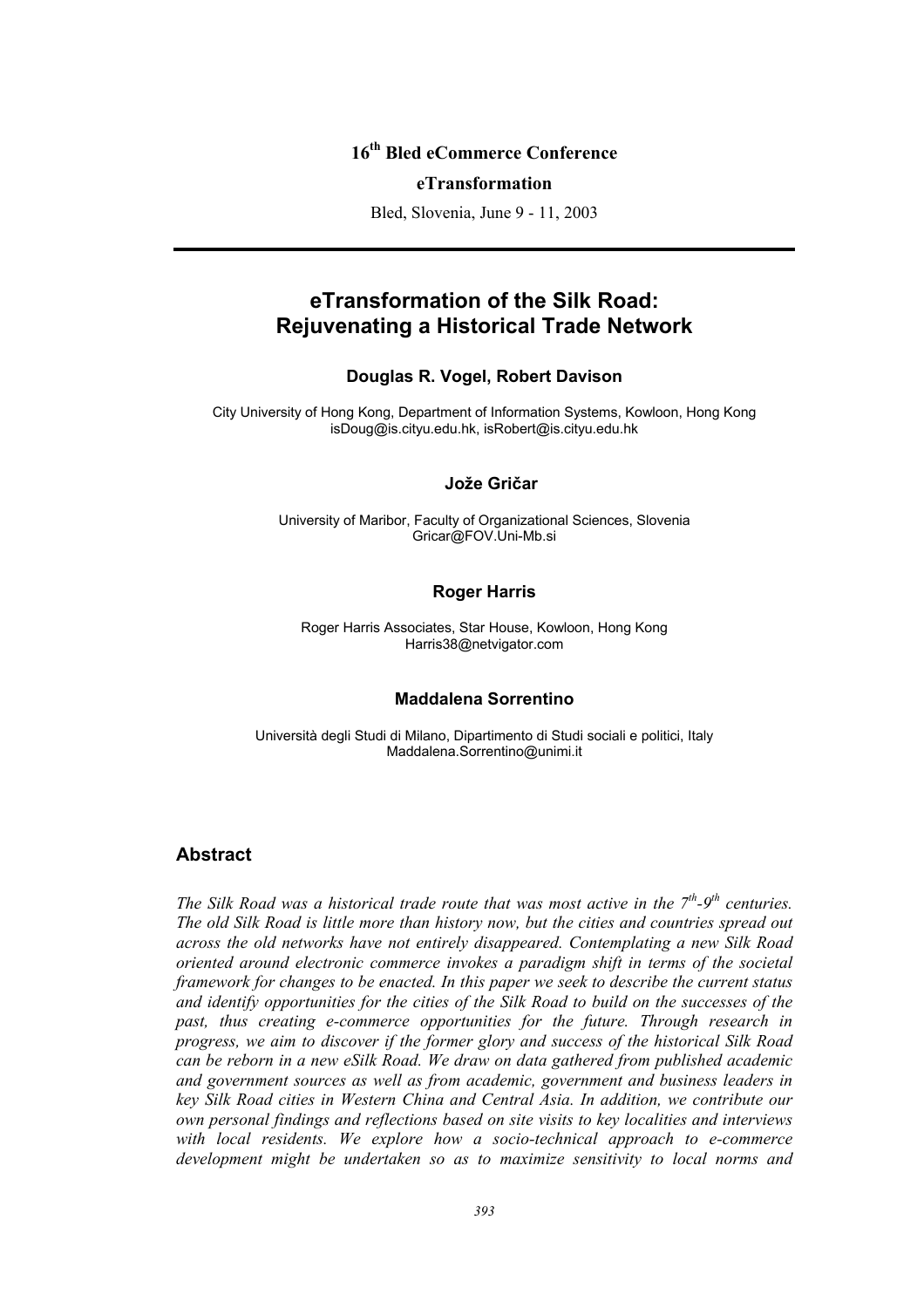*simultaneously involve local participants. Conclusions on the viability of an eSilk Road are drawn.* 

## **1. Introduction**

The Silk Road was a historical trade route that was most active in the  $7<sup>th</sup>$ -9<sup>th</sup> centuries. It served to link Asia and Europe, thereby changing the nature of commerce in the medieval and renaissance world (Neville-Hardy, 1997; Bonavia, 2002). In essence, the Silk Road was a network that enabled the exchange of a wide variety of goods including silk, precious stones and even rhubarb, as well as information. The old Silk Road is little more than history now although the cities and countries spread out across the old networks have not entirely disappeared. In this paper we seek to describe the current status and identify opportunities for the cities of the Silk Road to build on the successes of the past so as to create opportunities for the future.

In many cases, it is not the goods, products and cultures that have changed. Rather, advanced logistical and technological 'solutions' have acted to bypass the significance of these places with the consequence that broad-based commerce has become little more than a distant memory. Notwithstanding these changes, the Internet may provide an opportunity for these regions to rejuvenate their former success, to redevelop their ability to provide goods and services, thus contributing to a renaissance of the historical Silk Road. Such a rebirth will not be easy, given the numerous economic, political, e-business and cultural considerations that are involved, but it may nonetheless extend a lifeline to the currently isolated communities scattered along the tendrils of the old Silk Road. Similar developments in other parts of the developing world that involve leapfrogging directly into the digital age have been documented (e.g. Davison et al., 1999), for example Grameen Bank's support for mobile phone kiosks in villages in Bangladesh (www.Grameenbank.com).

Contemplating a new Silk Road oriented around electronic commerce invokes a paradigm shift in terms of the societal framework in which changes will be enacted. The new paradigm will focus on remote access to information services and products, as well as more general information exchange. This is not essentially new, as similar activities revolving around products and information also characterized the historical Silk Road. However, little is known about what the impact and implications of introducing electronic commerce might be in this region. A number of salient dimensions emerge addressing aspects of awareness, access, service availability, mastery of technologies, experience, skills, attitudes (motivation), culture, and empowerment of civil society. These are relevant at various levels including the individual, community, region and country. Integrating consideration of these dimensions with local societal networks and contemporary technology will be critical if relationships between organizations, people and governments are to be realized.

In this paper we explore the introduction of electronic commerce in the formerly famous regions and cities of the historical Silk Road. Through research in progress, we aim to discover if the former glory and success of the historical Silk Road can be reborn in a new eSilk Road. We draw on data gathered from published academic and government sources as well as with academic, government and business leaders in key Silk Road cities in Western China and Central Asia. In addition, we contribute our own personal findings and reflections based on site visits to key localities and interviews with local residents. We explore how a socio-technical approach to e-commerce development might be undertaken so as to maximize sensitivity to local norms and simultaneously involve local participants. Conclusions on the viability of an eSilk Road are drawn.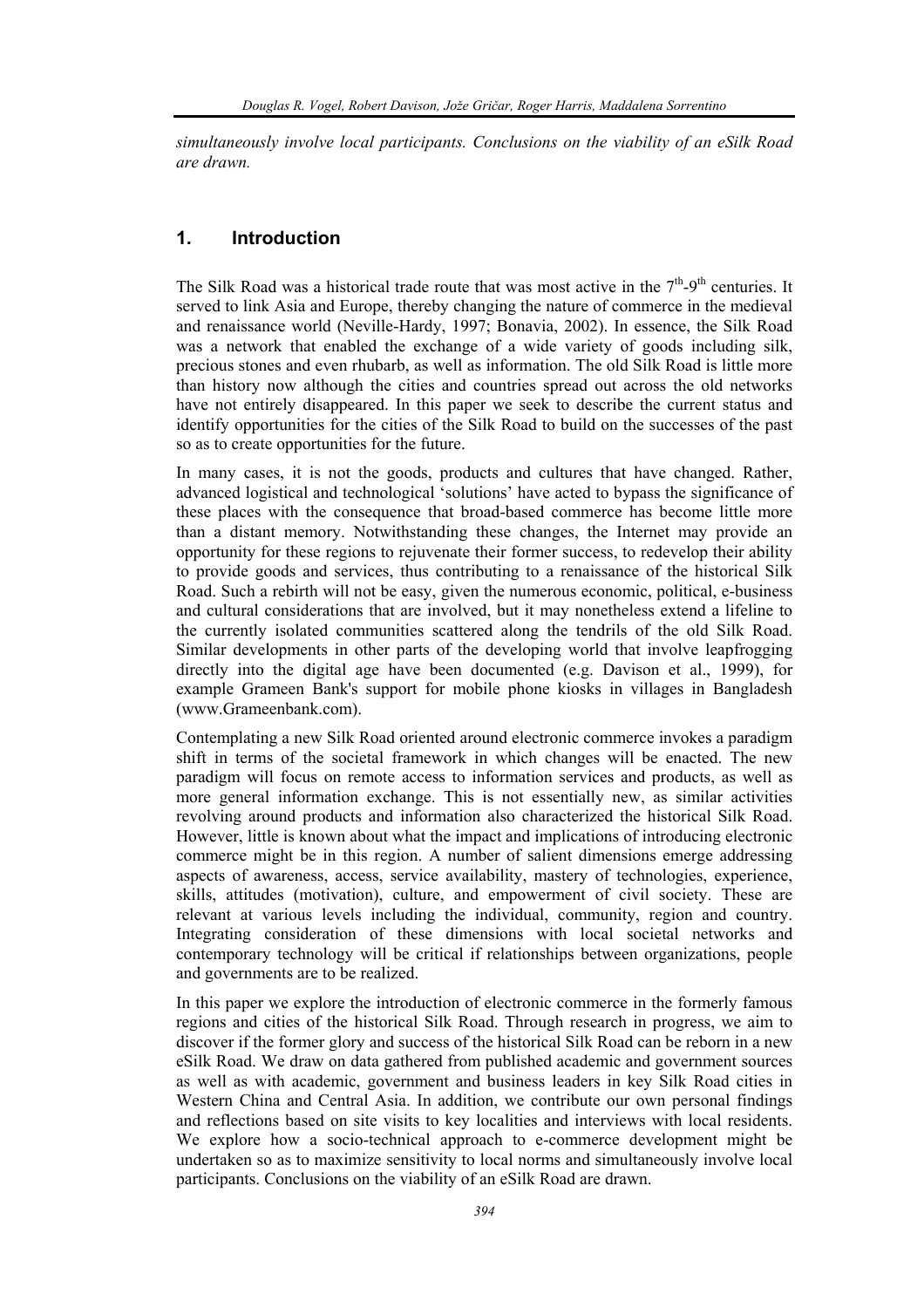# **2. Background**

The Silk Road conjures up visions of strings of heavily laden camels trudging over endless stretches of barren terrain. This is not an entirely inaccurate vision, for some parts of the historical Silk Road would have looked much like this. However, there is much more to the Silk Road than camels and deserts. By some accounts, the Silk Road stretched from Hong Kong to Italy as illustrated in Figure 1.



*Figure 1* 



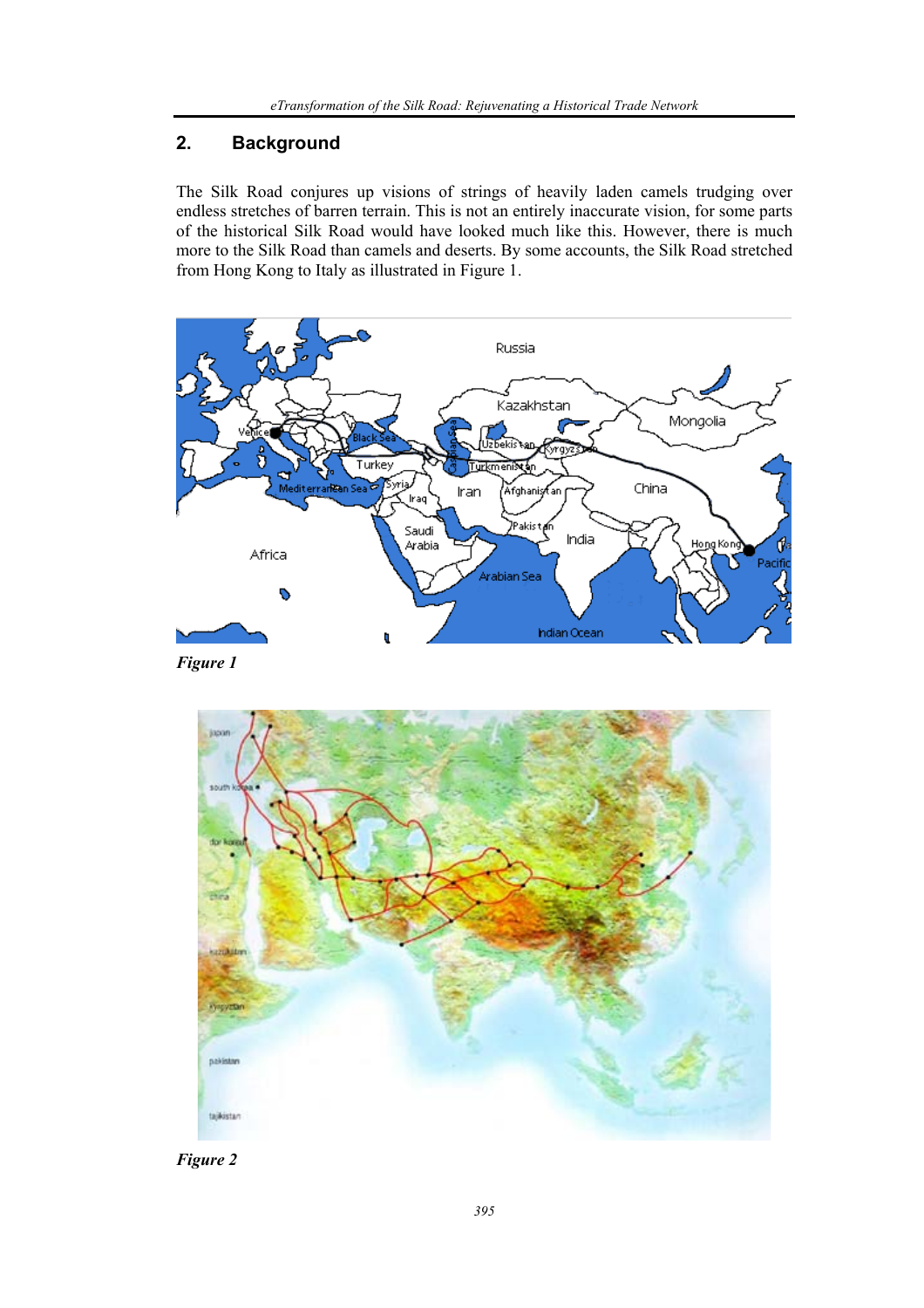However, the Silk Road was not simply a road. In actuality, it was a network as illustrated in Figure 2 with many links and branches into various parts of Central and Southern Asia and Eastern Europe. The Silk Road thus connected numerous countries and cultures with varied climates and ways of working.

Today, as in ancient times, the Silk Road is a study in contrasts. Demographics vary widely as illustrated in Table 1. The long strings of camels have largely gone, except for those giving tourists a ride out into the desert. Cities with 5-star hotels lie adjacent to valleys with nomads housed in yurts migrating from place to place as the seasons change. Traditional market places with locally produced products (e.g., hand-woven silk carpets) are augmented with Internet sites. Large agricultural cooperatives and oil and gas extraction industries have emerged. However, the rich multi-cultural heritage of the region and the spirit of the old Silk Road remains and is being increasingly re-discovered by visitors from around the world.

| Country      | Pop (2002)    | <b>GDP</b> | % of Internet access |
|--------------|---------------|------------|----------------------|
| China        | 1,294,377,000 | 866        | 3.58%                |
| HK.          | 7,047,000     | 23709      | 59.6%                |
| Kazakhstan   | 16,026,000    | 1129       | $0.6\%$              |
| Kyrgyzstan   | 6,047,000     | 265        | $3.0\%$              |
| Mongolia     | 2,587,000     | 391        | 1.6%                 |
| Turkmenistan | 4,930,000     | 934        | 0.17%                |

*Table 1* 

*Source: http://www.itu.int/ITU-D/ict/statistics/at\_glance/Internet01.pdf; http://www.nua.ie; http://unstats.un.org/unsd/demographic/social/inc-eco.htm http://unstats.un.org/unsd/demographic/social/population.htm* 

The Xinjiang Uygur Autonomous Region in Western China lies at the heart of the old Silk Road. Xinjiang has established economic and trade relations with more than 70 countries and regions in the world. Outside investment is increasingly prominent. For example, over 100 firms from Hong Kong have invested over  $E160M$  and Xinjiang has reportedly attracted over €250M in foreign funds. Oil exploitation, petrochemicals, textiles, grain production, chemicals, machinery, electricity, and forest products are key industries. Tourism is growing rapidly as increased attention is given to preservation and display of historical and cultural artifacts and sites. Old ways of doing things, such as using long tunnels to bring water from the mountains to the city, are used in new ways, for example, to nourish vineyards for wineries oriented around western tastes. These are surrounded by archaeological sites, for example where massive caves are carved into rock richly decorated with religious inscriptions and murals.

# **3. Research Approach**

This research emulates a socio-technological spirit in an action research context (e.g., Trist and Murray 1993; Mumford 1983; Bostrom and Heinen 1977; Qureshi and Vogel 2000; Davison and Vogel 2000). A socio-technological approach seeks to jointly optimize human and technical processes. It recognizes the importance of *structural*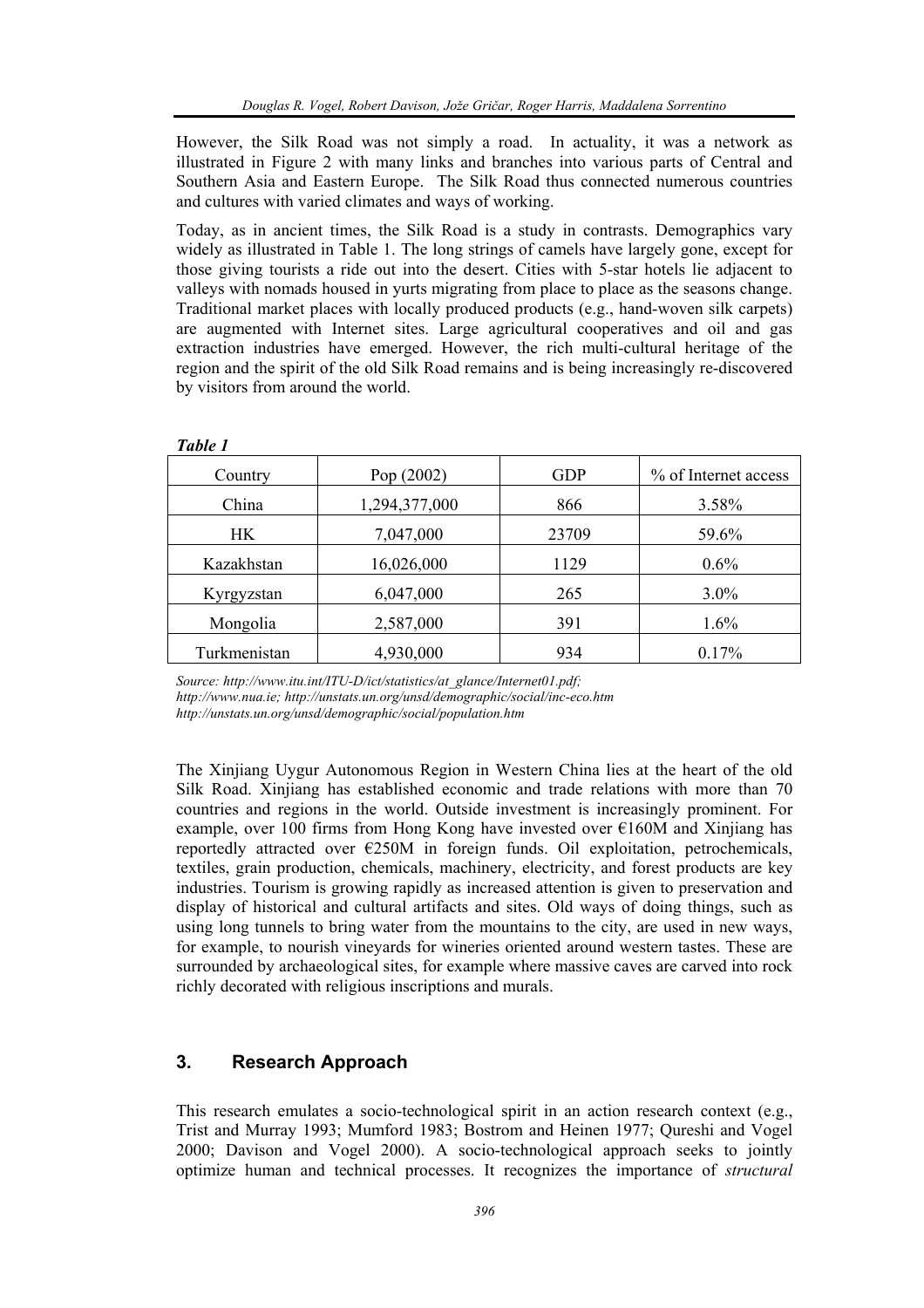*factors* (like government regulations and local business practices) in addition to human and technical factors. Because there are social, technical, and structural barriers to effective e-commerce adoption, overcoming these barriers requires *integrated* social, technical, and structural solutions. **Socio-technical systems theory** holds that joint optimization yields effective innovation adoption, use, and impact.

This research in progress began with a concept discussion followed by a panel at a major conference with additional data gathered through the web (Vogel et al., 2002). To capture the richness inherent in our socio-technological perspective, we then set off on a continuing series of exploratory site visits to establish action research projects engaging participants are various Silk Road sites. As such, we have begun to create a richer picture of the region through interviews followed up with extended site visits and more interviews, particularly at key Silk Road sites in Western China e.g., Xian, Dunhuang, Turpan, Urumqi and Kashgar. Xian is in Shaanxi Province and Dunhuang is in Gansu Province. Turpan, Urumqi and Kashgar are in the Xinjiang Uygur Autonomous Region. The focus has been to explore the emergence and impact of e-commerce along these regions of the old Silk Road that were central to its historical significance but which, also, are representative of currently least empowered regions.

## **4. Results**

In this section we report on findings in areas especially relevant to using technology and e-commerce to rejuvenate portions of the historical Silk Road in Western China.

## *4.1 Infrastructure*

Significant improvements have occurred over the past several years in the physical infrastructure of these regions. Multi-lane highways, extension of the train service to Kashgar and modern airports in Urumqi and Dunhuang are but a few examples. Telecommunication services have improved markedly as fibre optic cable and wireless access has proliferated. High speed Internet access and rural connectivity have emerged to enable a strong platform upon which e-commerce can be enabled. There is a strong presence of mobile phones and personal computers. Telecom costs, however, remain an impediment to the development of e-commerce. Without the freedom to cost-effectively surf the web and explore opportunities, diffusion of use is hindered. Lack of security, lack of a system to monitor and guarantee buyer and seller credibility, and an inefficient delivery system further complicate e-commerce adoption. China's postal delivery system is mostly dominated by the de facto monopoly, China Posts, which provides a complete national coverage. Compared with counterparts in advanced nations, China Posts' delivery time is long and its service quality is poor, especially in remote and rural areas.

Express delivery services by China Posts are often available in big cities and economically developed provinces, but rarely extend to remote and rural areas. International services are often jointly offered by China Posts and foreign carriers such as UPS. There are cargo services offered by airlines, railway systems, trucking carriers, and boat transportation companies in big cities. However, these services are very different from UPS in many ways. For example, goods are often not delivered to customers' offices or homes. They have to be picked up at service providers' central warehouses. This must improve in order to facilitate e-commerce activities. In many cases, especially within a metropolitan area, e-commerce service providers are hiring, or even establishing their own, private delivery networks. There is no sophisticated national private courier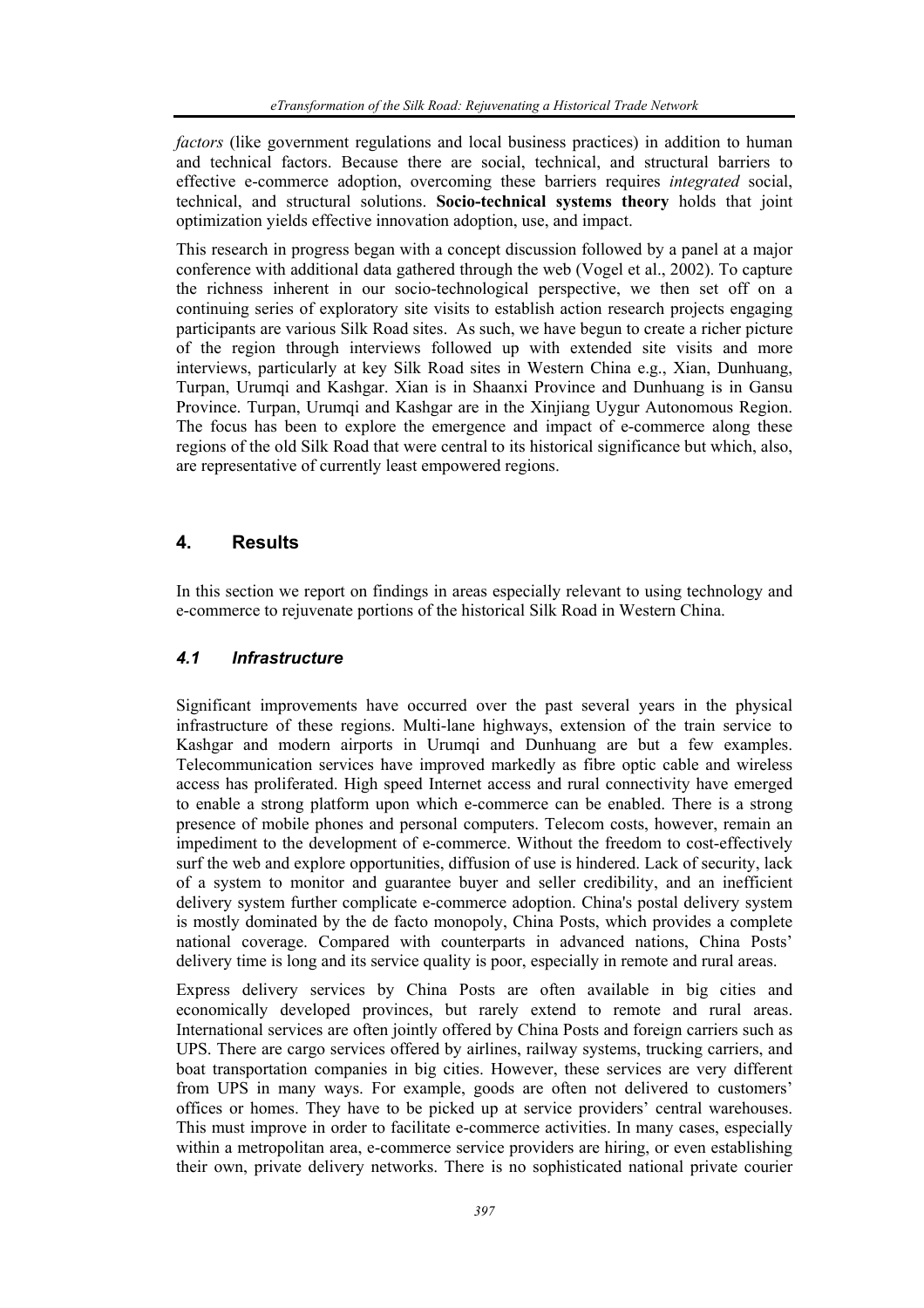company as yet. Although e-commerce diffusion could create opportunities for various delivery firms to be reorganized and to grow, currently, vendors or e-commerce service providers, rather than special delivery firms, deliver most of the purchased goods (Deng 2001).

A serious infrastructure gap exists in the nature of payment systems and banking. There is no history of local credit card use in Western China where cash has always been king. In fact, the credit card is a relatively new transaction method in China, with the first card issued in Guangdong province in 1985. The number of credit cards and debit cards has grown rapidly with 330 million new cards issued in 2000 (Tan and Ouyang, 2002). However, the usage rate is surprisingly low. Based on a year-2000 survey in 12 large cities, including Beijing and Shanghai, 20% of residents had a credit or debit card, but only 9% of them used their card at least once a week. Twenty-four percent of them used the card 2-3 times a month. The remaining cardholders used their cards only a few times a year. In general, credit and debit cards are used only in high-end department stores, luxury hotels and restaurants and, for the most part, by international visitors. As a result, online consumers in China often browse through a sales website only to find they must pay by mail or walk down the block to provide payment in person. Deng (2001) notes that 90% of B2C transactions use COD (Cash On Delivery; pay upon receiving the goods) to settle the payment. This makes e-commerce more time-consuming, more costly, and less predictable than a traditional form of purchase.

## *4.2 Interest in eCommerce*

Interest in e-commerce is growing albeit with little sense of urgency that is not surprising, given the generally slow pace of life. It is not uncommon for hotels to have websites that enable online reservations with deep discounts to encourage use. Internet cafes with affordable web access are widely available as are business centers in hotels. Locally made products (e.g., Uygur musical instruments from Kashgar at http://www.trademile.com/tmnet/) are available for purchase over the web. Historically, however, Chinese customers tend to shop by looking at, touching, listening to and tasting products before purchasing them; thus, they could feel less safe shopping on-line. Customers from some other countries (notably the developed countries of Europe, North America and Australasia), may be more willing to shop online. Recognition that customers can be both local and international may help local businesses to design their websites for various audiences and ensure that different customers are served appropriately. However Deng (2001) notes that many e-stores are not a 24-hour/7-day operation. Rather, they are open for certain days and certain time periods similar to traditional stores, and pricing through e-commerce is the same as through traditional commerce. This lack of distinction and imposition of restrictions seriously inhibits opportunities for e-commerce impact.

On a broader scale, ChinaTradeWorld.com is a joint venture between Infoshare Technology Co., Ltd. of the China International Electronic Commerce Centre (CIECC) - the Internet/IT arm of the Chinese Ministry of Foreign Trade and Economic Co-operation (MOFTEC) -- and New ePOCH Information Co. Ltd., a private company based in Hong Kong. The site provides access to MOFTEC's database of 180,000 factories, farms and production centers, all quality-approved and licensed to export their goods to the rest of the world. ChinaTradeWorld.com is backed by CIECC's 600 staff in 74 cities in China and by the new port city of Nansha on the Pearl River in Southern China. This state-ofthe-art port, just a one-hour flight from Hong Kong, will become ChinaTradeWorld.com's recommended business center for transactions.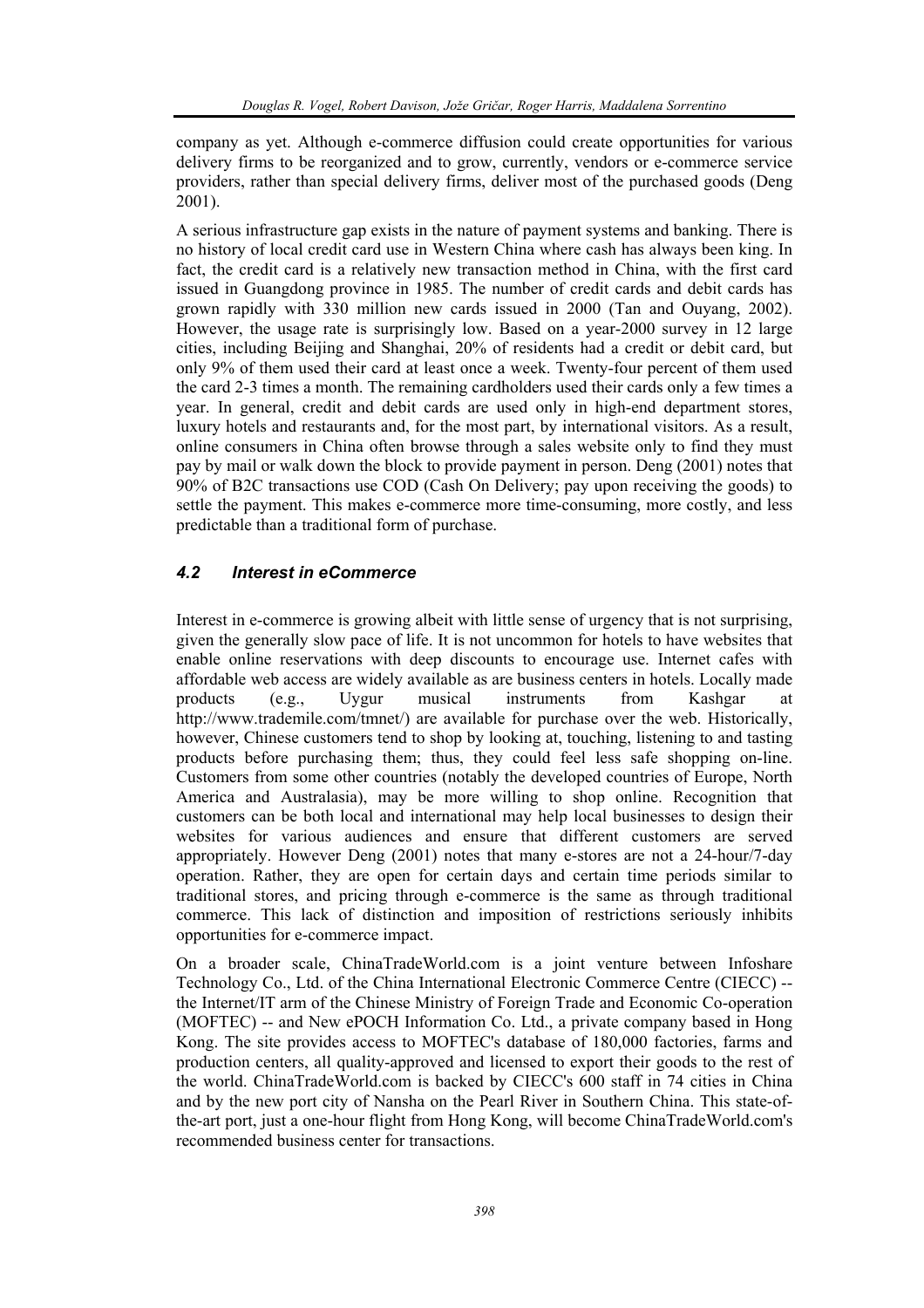## *4.3 Government Initiatives*

A number of on-going government initiatives are encouraging e-commerce along the Silk Road. For example, Sparkice.com, a China e-commerce pilot enterprise, has launched a special website to leverage conduct of on-line business and information traffic. The Internet site, www.21cwn.com, has been built as a virtual platform for the international co-operation alliance for development of China's western regions. The platform reciprocally allows China-based suppliers to sell their products on the Internet. On the way towards becoming an interactive marketplace for global e-commerce, Sparkice has forged a strategic partnership with Metro, one of the largest retailers in Europe, which will place procurement orders via Sparkice's One Source business-to-business (B2B) platform.

However, physical movement of products across borders is currently (January 2003) hampered by traditional problems. For example, at the Western border of China in Kazakhstan, truck traffic now requires everything to be unloaded from European trucks and reloaded on to Chinese trucks, often with a substantial delay. There is also a railway through to Almaty in Kazakhstan but the gauge is different, which also involves product transfer and delay. Attention to logistics and custom issues similar to those which have occurred in Western Europe where traffic now proceeds swiftly across multiple countries has not yet occurred along the Silk Road. However, there is a major logistics and distribution center in Urumqi for business to and from Kazakhstan and the Russian Federation which portends well for the future.

Numerous local, regional and national political issues also need to be addressed and resolved. The objectives of multiple stakeholders are difficult to reconcile, whether in Western China or Slovenia (Verbole, 2000). There are major developments in European road and rail corridors. Examples are Corridor 10, running from Lisbon via Trieste, Ljubljana and Kiew to Moscow; and Corridor 5, running from Hamburg via Ljubljana, Belgrade and Istanbul to the Middle East. Logistics flows today are developed on the corridors of the Silk Road but important questions remain. How and when can they be supported by eCommerce? How much can respective research accelerate the process by creating awareness, creating a need, opening up ideas, forgetting existing borders, or removing obstacles? A more comprehensive vision will have to be developed to connect these corridors. There is growing interest on the European side. For example, the European Commission has programs including China in research projects. Additional details can be found at

http://europa.eu.int/comm/dgs/information\_society/directory/index\_en.htm. With ten countries entering the European Union in 2004, Europe will be closer to Asia in general and China in particular.

## *4.4 Education and Training*

According to statistics, at the end of 1997 there were 18 colleges and universities in the Xinjiang Uygur Autonomous Region with an enrolment of 45,696 students and 7,837 teachers; 2,090 secondary schools with an enrolment of 1,049,800 students and 84,059 teachers; and 6,962 primary schools with 2,419,700 students and 119,184 teachers. Xinjiang's educational undertakings continue to develop and are broadly appreciated. Basic education is continuously strengthened and various adult education approaches are being further developed. University programs in the Xinjiang Uygur Autonomous Region are especially centered in Urumqi with MBA programs as well as a host of other undergraduate and graduate offerings. For example, the Information Science and Engineering College at Xinjiang University offers a range of courses and is seeking to introduce e-commerce concepts to the region. In addition, the College has particular research interests in the digital representation of the Arabic style Uygur script and in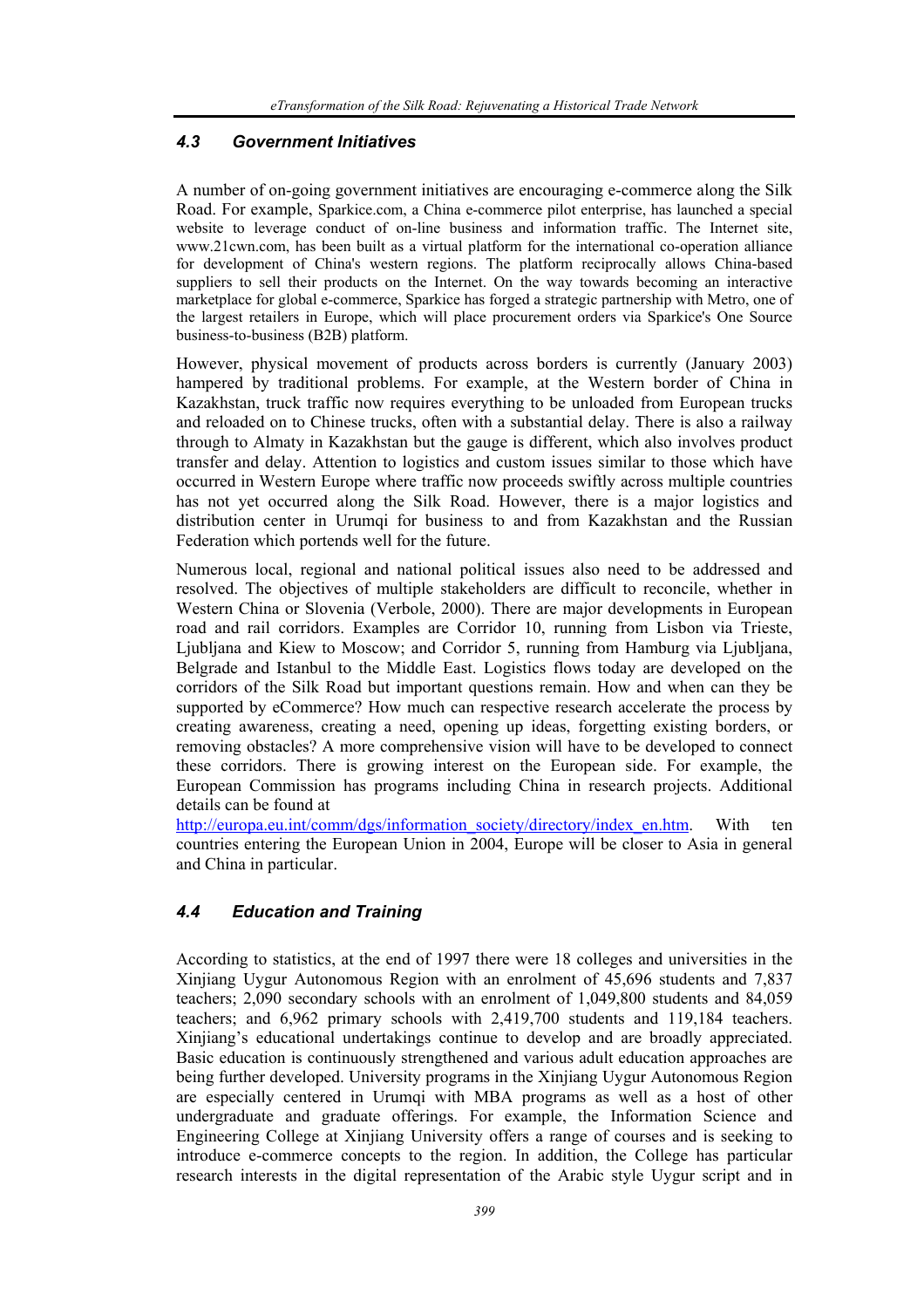wireless communications, both topics conducive to further local infusion of use of computers and the Internet.

Other universities in China are placing additional focus on e-commerce with special emphasis on regional interaction. For example, there is growing interest in eCommerce research and teaching involving several university departments (finance, logistics, computer science) at Xian Jiaotong University. There is interest in action research with business and government, e.g., related to procurement, distribution centers, and development of eCommerce standards. Educational programs at undergraduate as well as graduate levels are being developed. Interest in cooperation with other universities is especially salient. An example is at the City University of Hong Kong where a variety of research and teaching efforts in e-commerce are underway. A cooperative research program with Peking University exists to further regional interaction and understanding. The Master of Arts in Electronic Business (MAEB) program seeks to build strongly upon business perspectives while the Master of Science in Electronic Commerce (MScEC) program blends Computer Science and Information Systems perspectives.

## **5. Discussion**

It is reasonable to address the renaissance of the Silk Road from the perspective of what is technically feasible, commercially viable and culturally sensitive. Our research suggests that all three of these aspects can be addressed positively, if care is taken in the operationalisation. Opportunities certainly abound for regions and cities along the historical Silk Road to become vibrant e-Silk Road players. Businesses, large and small, can benefit from the global product exposure that e-commerce can bring as well as use of information technology to encourage trade and interaction. The marketplace spirit is currently in place given historical prominence and an incredibly varied mix of cultures that are present in the Xinjiang Uygur Autonomous Region. Indeed, the physical infrastructure to exploit such opportunities is largely extant, though as has been noted, there are still deficiencies in the financial infrastructure.

It is interesting to speculate how lessons from the old Silk Road might provide insight into a rejuvenated Silk Road based on e-commerce i.e., through e-transformation. The old Silk Road had the best technology of its time and processes that worked based on node-to-node expertise and trust. However, each node in the network (and the people associated with it) had technology, intelligence and trust that extended only to a few adjacent nodes. Overall, through, this provided sufficient overlap to assure total network success. The old Silk Road was driven into extinction by better technology (e.g., largecapacity reliable sailing ships) as piracy, corruption, militancy and cost increased accompanied by process decay and decreased trust. As such, the old Silk Road fell into disuse. It remains to be seen whether current technologies facilitate a shift back to the ways of old or, more likely, emergence of new combination of process and technology that, in combination, will facilitate renewed interest.

The entrepreneurial spirit is present and international investment is rising rapidly along the old Silk Road. High-value local products (e.g., silk carpets) are internationally recognized and prized. Telecommunications infrastructure is present to enable direct local contact using websites and e-commerce channels to bring supplier and producer together in a trust-worthy fashion. Custom-made products including carpets are available at the source for a fraction of the ultimate commercial price currently charged at destinations. A variety of transportation networks (road, rail and airfreight) now exist that compete with sea lanes and existing systems of warehousing for cost-effective delivery. Product specialization is being sustained and trans-border issues are being worked out to facilitate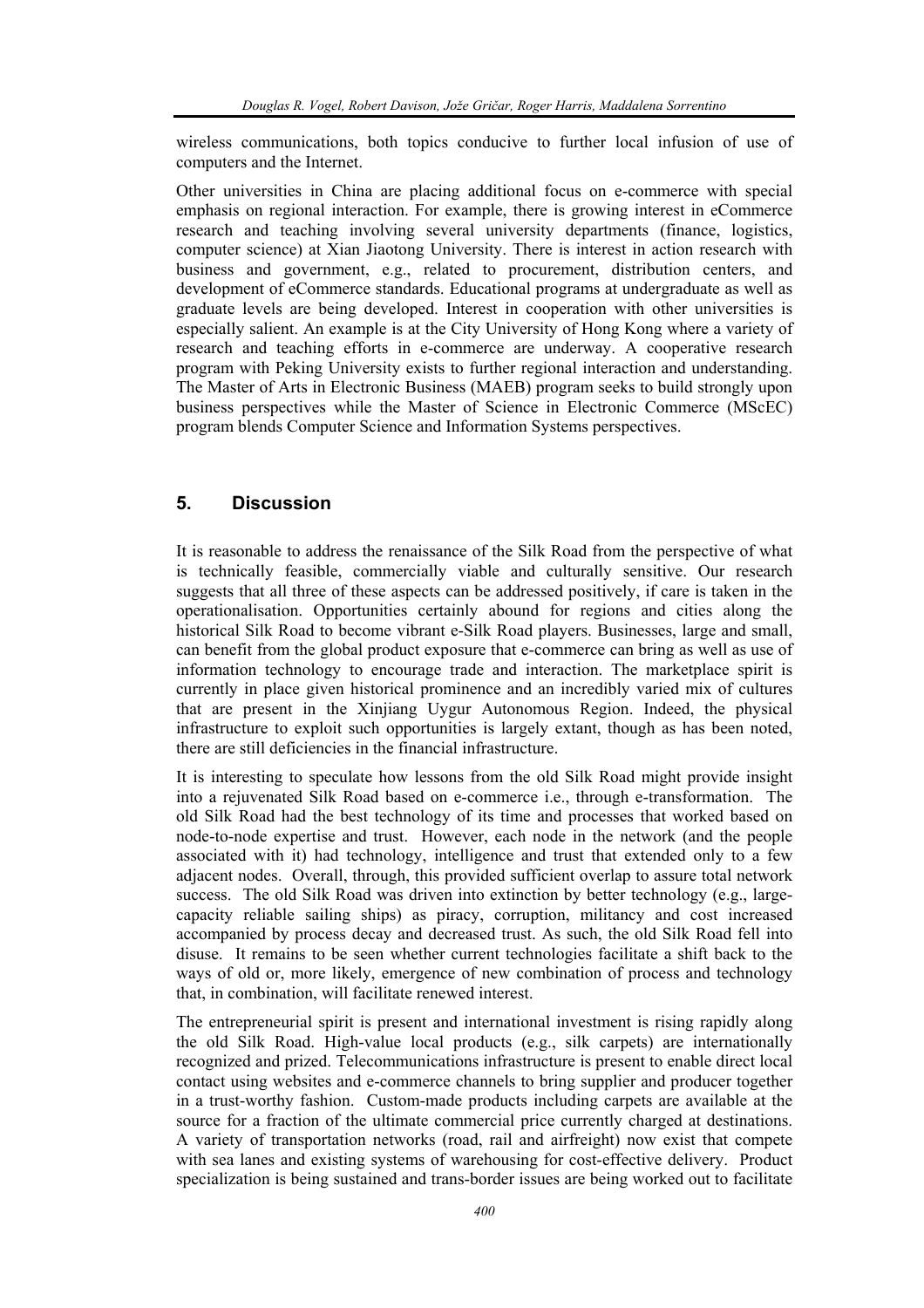more inter-region trade similar to the EU. A bright future can well be in store for the region as e-transformation takes hold.

The benefits extend as well to regions less central to the old Silk Road. For example, Hong Kong has long been an effective window to China. Indeed, the South and East Chinese ports, once 'discovered' and opened up to trade, rendered the original Silk Road somewhat obsolete. China has always enjoyed the benefits of this kind of window. Acting as a filter and choke point for trade, people, and ideas, the country can be closed and yet open. The opening up of a new window through the former Silk Road may fit well with this closed-open philosophy, and it may well act as a significant catalyst to the development of the Far West, as well as neighboring regions.

The societal implications of bringing e-commerce to the Silk Road seem dominantly positive, though we cannot exclude the possibility that some yet to emerge disruption will occur to traditional ways of working. What evolves in terms of governmental policy and local business application and action remains to be studied. It appears that the population at large is open to the use of technology and indeed has already begun rapid adoption. Ecommerce can provide viable alternatives to rural disenfranchisement that has occurred in other developing regions of the world, but it clearly needs very sensitive management. Cultures can remain intact without the need for Chinese to migrate to cities or adopt urban ways at a time when tourism is developing and electronic outlets for local products are gaining global exposure.

# **6. Research Opportunities**

Issues to be addressed in future research are many and varied. We will use tourism to illustrate a research opportunity that we expect to engage in to illustrate our sociotechnical action research approach. Tourism opportunities and options abound that increasingly move away from traditional forms to encompass creative alternatives, e.g., community-based tourism. Community-based tourism refers to tourism enterprises that are owned and managed by the community in which the tourism occurs. It is a form of community development that provides income through operating a tourism enterprise and using that income to better the lives of community members. Often, it also involves an approach to conservation, whereby the natural assets, such as wildlife or landscape that a community lives among, are conserved as sustainable tourist attractions. Clients of community-based tourism engage closely with host communities, usually living among them, encountering their cultures and life-styles at close quarters and even participating in local development activities. Community-based tourism lends itself especially to rural localities inhabited by ethnic or cultural minorities or to areas of unspoiled natural beauty. In Xinjiang, both of these conditions exist.

Whilst the overall contribution of community-based tourism to national or regional tourism income is usually low, it can be hugely significant to the community in which it occurs. Moreover, as the Internet is a natural partner for tourism, given that at the point of sale, tourism is entirely an information product, and as ICTs are beginning to find their way into rural areas, in support of rural development, it is now possible to link remote communities with global tourism markets in a way that disintermediates the string of commission agents from the tourism value chain and ensures that more of what tourists pay for their experience will actually reach the pockets of the communities that they visit.

Community-based tourism has already established a foothold in the regions. For example, a community based tourism operation in Kyrgyzstan (on the Silk Road west of the Xinjiang Uygur Autonomous Region) provides homestays with nomads, horseback treks,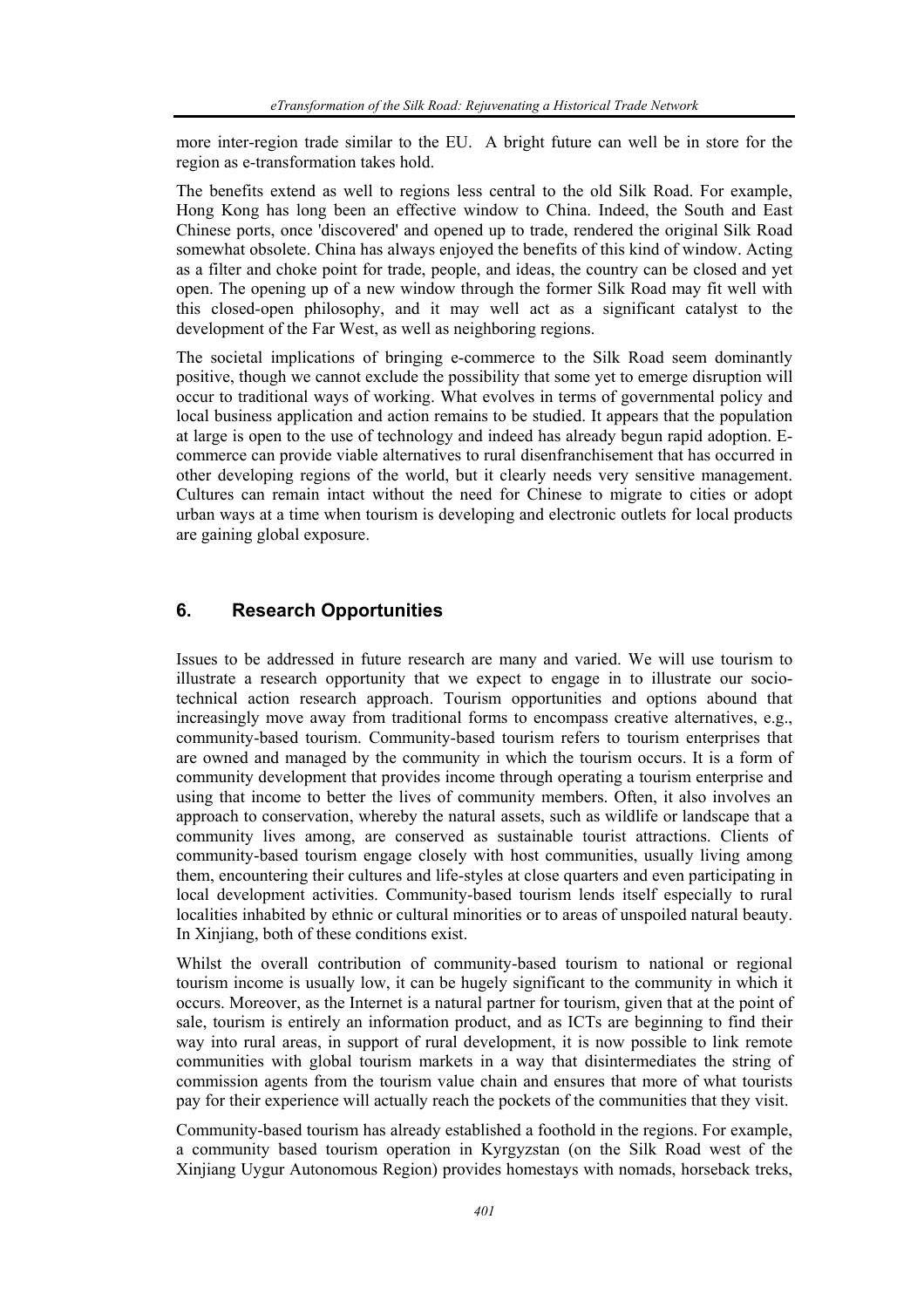etc. It is supported by Helvetas, the Swiss development agency. For details, see http://www.helvetas.kg/pr\_bpp\_en.shtml and the web page on the concept at http://www.helvetas.kg/cbt\_main\_en.shtml. Tours operate within a short summer season and are bookable off the Novinomad web site (http://www.novinomad.com/), a Kyrgyz-Swiss Joint Venture specializing in eco-tourism, trekking and horse-riding. E-commerce capabilities are currently at a relatively low level but give rise to opportunities for case studies of how they operate, engage communities, facilitate visitors' facilities, etc.

Mobile devices will likely play a large role in Silk Road rejuvenation. Creative combinations of phones and PDAs can fit well with a nomadic lifestyle, and at the same time provide independence with confidence to visitors. Yurt-based web services can be envisioned to advertise to the outside world and provide a window for local goods without disrupting culture and life-style, yet bringing in monies for community development. Technologically, the infrastructure is in place and custom mobile devices can easily be developed to deal with the characteristics of the environment and activities to be supported. Structural factors such as banking and payment clearance need to be addressed, as well as exploration of stable patterns of government agency involvement. Social factors in terms of consumer trust and acceptance/adoption dynamics deserve attention, as does preservation of cultural values.

An example of the proposed research is to pilot a rural telecentre in the Bai Yang Gou Valley Tourist Region, as follows:

- a case study of existing tourism in the Valley
- a study of the Kyrgyzstan CBT example
- implementation of the Infomobilisation<sup>1</sup> methodology with the community
- development of Internet enabled CBT as the initial application
- extrapolation of the implications for rural e-development on the Silk Road

l



Community based e-tourism on the Silk Road offers a microcosm of the salient factors that affect the development of the e-Silk Road that we envisage; namely:

- operating in an area of export-oriented income generation that lends itself to ebusiness
- addressing the cultural specificity of the region in a way that fosters its recognition and appreciation and offers opportunities for its preservation and enrichment
- focussing attention on travel and logistics, land and air, as well as payment systems and certification

<sup>&</sup>lt;sup>1</sup> *Infomobilisation*; a collection of participatory mechanisms for community engagement to ensure that ICTs have optimal impacts for development within rural communities.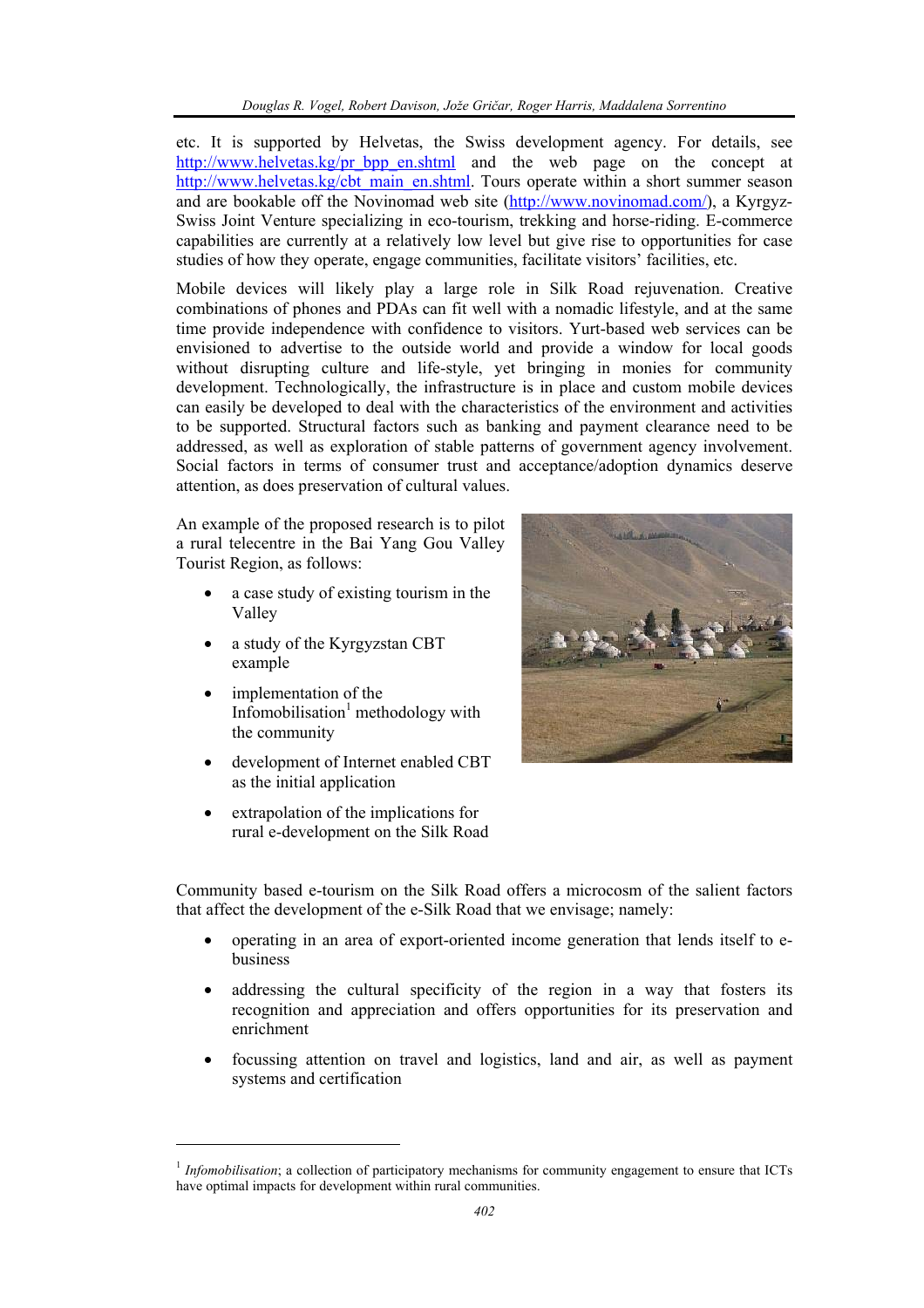• engaging directly with the region's remoteness from western markets, one of its defining characteristics.

Community based tourism is closely associated with ecotourism, and is regarded as a tool for natural and cultural resource conservation and community development. It is a community-based practice that provides contributions and incentives for natural and cultural conservation as well as providing opportunities for community livelihood. It has the potential to create jobs and generate entrepreneurial opportunities for people from a variety of backgrounds, skills and experiences, especially for women. Typically, individuals and small groups, often independent travellers, stay with local families and blend into the environment. Their impact is low, but their contribution can be high. Moreover, the promotion of CBT on the Internet (e-CBT) offers an immediate, tangible, purpose for a community to engage with ICTs. Typically this would be in the form of a development oriented community telecentre. A telecentre is a community centre equipped with one or more computers with Internet access and printers and possibly fax and television and radio as well. The staff of a telecentre promote its facilities for the purpose of community development in the areas of income generation, health, education, cultural enrichment and so on. As a shared resource, a telecentre can deliver the benefits of the information age to large numbers of poor people who would never be able to afford their own computer (Harris, 2001).

Although there is mounting enthusiasm among many developing country governments and all leading international aid agencies for the potential of this form of ICT to alleviate widespread poverty, there are many challenges to achieving sustainable development with ICTs. Among them, the identification of appropriate applications and suitable content that is relevant to local communities exists as a major factor influencing outcomes (Colle, 2000). Consequently, targeting e-CBT as a catalyst for development with ICTs represents a potentially effective introductory mechanism, and reason for installing ICTs, ensuring that decisions concerning technology are appropriately driven by strategic development objectives rather than by solely technological intentions. Moreover, in most developing countries, tourism is an important and growing sector in the economy, with China being the largest developing country tourism market in the world. Accordingly, the proposal for e-CBT in Xinjiang has important implications not only for China's growing use of ICTs but also for that in other all other developing countries. Tourism and e-commerce are natural partners.

# **7. Conclusions**

In conclusion we see an e-Silk Road as promising but challenging with numerous opportunities for research. The infrastructure is in place but lacking application. The region's rich heritage invokes opportunities but also makes salient an ongoing need for cultural preservation and special sensitivity that may be less necessary in other contexts. Many additional considerations lie in the nature of tradeoffs between land, sea and air options building on shared information and e-commerce flexibility. Overall we feel that the historical prominence of the Silk Road has renewed significance in global ecommerce. By nature, this is multi-year and multi-project research. Our efforts to date represent only the first steps down the e-Silk Road. Extended collaboration between universities, businesses, and governments is warranted. This would extend beyond joint panels and workshops toward development of prototypes (test beds) and action research to influence successful implementation and use of the e-Silk Road.